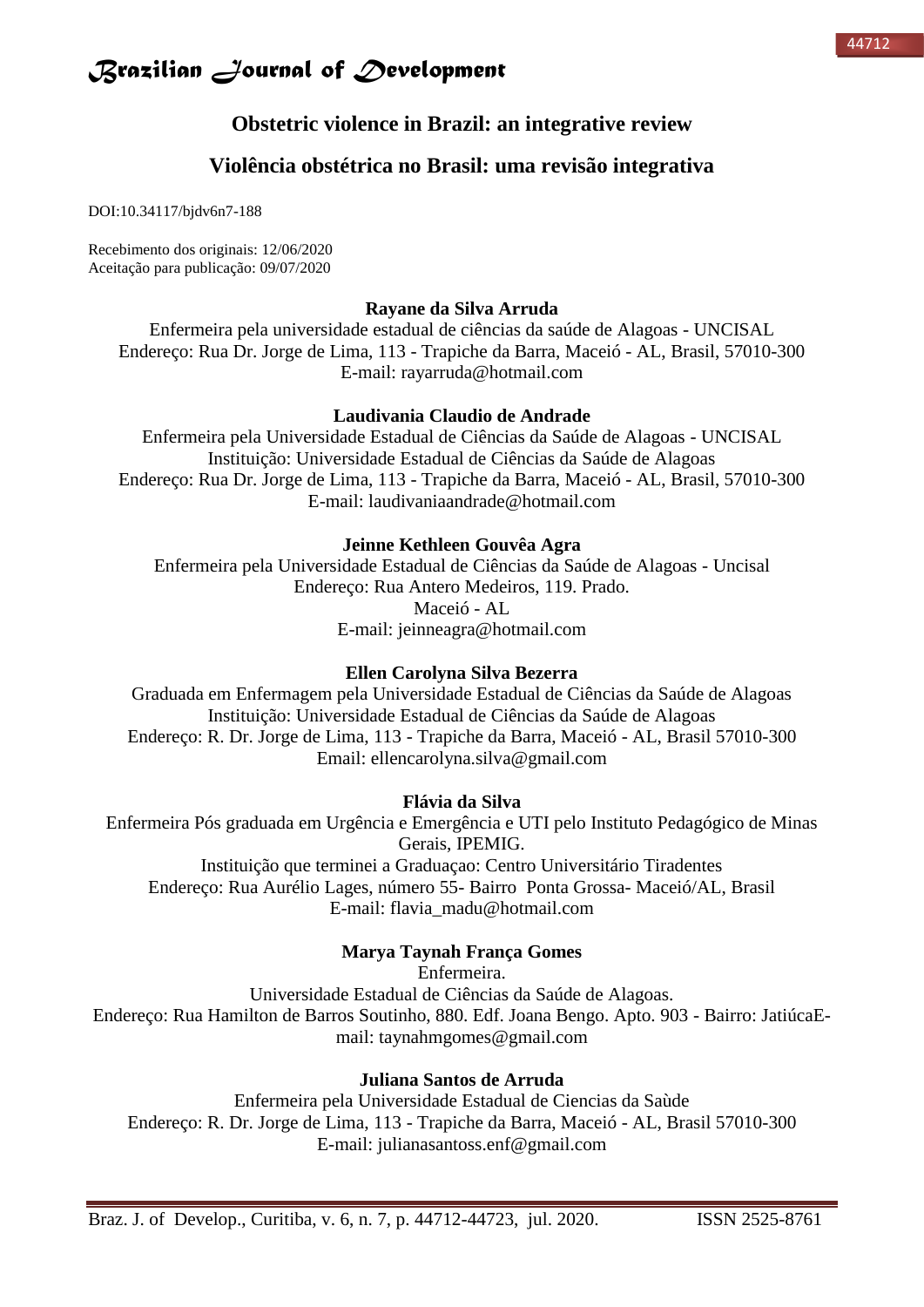#### **Gizele Carolline da Silva Rodrigues**

Enfermeira obstétrica pela Universidade Estadual de Ciências da Saúde de Alagoas Enfermeira do Trabalho pela Universidade Pitágoras Unopar Endereço: 1ª travessa Santa Helena, número 285 - Pontal da Barra, Maceió - AL, Brasil Email: giizele\_carolline@hotmail.com

### **ABSTRACT**

The objective of this study is to analyze the scientific productions from 2012 to 2018 related to obstetric violence in Brazil and to present the main evidences found in the selected articles. It is an integrative review, with the purpose of answering the question "According to the latest studies, how is obstetric violence evident in Brazil?". The data were acquired through the selection of articles indexed in the Google Academic and Virtual Health Library (VHL) databases, from 2012 to 2018 by means of the descriptors: Labor of Delivery; Obstetric nursing; Humanized birth; Violence against women; Obstetric delivery. A total of 1934 articles were found, and 10 publications were selected according to the inclusion and exclusion criteria. A validated instrument (URSI, 2005) was used as an instrument for data collection and subsequent analysis. From the content analysis of the articles, three categories were proposed for the synthesis of these findings: justifications and perceptions of health professionals about knowledge and practices of obstetric violence; women's knowledge and experience of obstetric violence; transition from care to institutionalized childbirth to home birth and concepts, knowledge and practices of humanization of childbirth; factors associated with obstetric violence. It is concluded that currently obstetric practices in Brazil disrespect the rights of women, reflected in the lack of humanization and unnecessary interventions. There is a need for actions that focus on the humanization and mobilization of professionals, as well as prenatal care for women to know their rights.

**Key-words:** Labor. obstetric nursing. violence against women. Natural Childbirth.

#### **RESUMO**

O objetivo deste estudo é analisar as produções científicas de 2012 a 2018 relacionadas à violência obstétrica no Brasil e apresentar as principais evidências encontradas nos artigos selecionados. Tratase de uma revisão integrativa, com o objetivo de responder à pergunta "Segundo os estudos mais recentes, como é evidente a violência obstétrica no Brasil?". Os dados foram adquiridos por meio da seleção de artigos indexados nas bases de dados da Biblioteca Virtual em Saúde (BVS) do Google, de 2012 a 2018, por meio dos descritores: Trabalho de parto; Enfermagem obstétrica; Parto humanizado; Violência contra as mulheres; Parto obstétrico. Foram encontrados 1934 artigos e 10 publicações foram selecionadas de acordo com os critérios de inclusão e exclusão. Um instrumento validado (URSI, 2005) foi utilizado como instrumento para coleta de dados e posterior análise. A partir da análise de conteúdo dos artigos, três categorias foram propostas para a síntese desses achados: justificativas e percepções dos profissionais de saúde sobre conhecimentos e práticas de violência obstétrica; conhecimento e experiência das mulheres de violência obstétrica; transição do cuidado ao parto institucionalizado para o parto domiciliar e conceitos, conhecimentos e práticas de humanização do parto; fatores associados à violência obstétrica. Conclui-se que atualmente as práticas obstétricas no Brasil desrespeitam os direitos das mulheres, refletidas na falta de humanização e intervenções desnecessárias. Há necessidade de ações focadas na humanização e mobilização de profissionais, bem como no pré-natal para que as mulheres conheçam seus direitos.

**Palavras-chave**: Trabalho. enfermagem obstétrica. violência contra as mulheres. Parto Natural.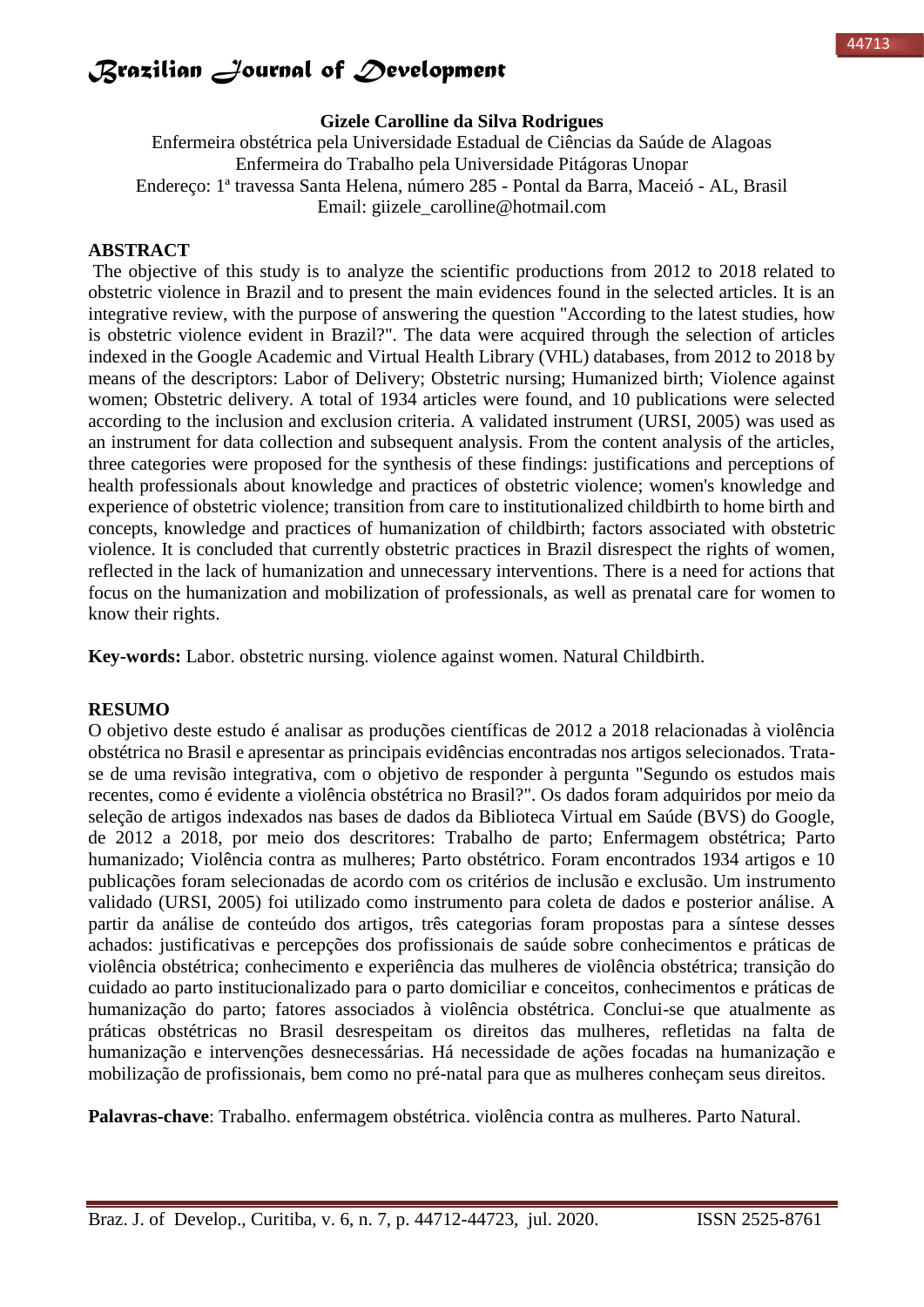#### **1 INTRODUCTION**

Violence, for the World Health Organization, is characterized by the intentional use of physical force or power, real or threatening, against oneself, against another person, or against a group or a community, that results or has the possibility of result in injury, death, psychological damage, developmental disability or deprivation (1).

Violence affects many women on a daily basis, and this type is characterized by violence against women, so this violence occurs in different expressions and places, such as in maternity hospitals, during labor and delivery.

The history of childbirth and birth has been gradually transformed throughout history. Until the 18th century, childbirth was considered a women's ritual and not a medical (male) act. Midwives performed births at home, but things changed with the development and incorporation of new technologies in the field of medicine. Thus, at the end of the 19th century, childbirth took on another meaning and started to be considered a surgical and controlled procedure, losing its essence as something physiological, having to be performed in a hospital environment<sup>2</sup>.

The hospital model has become common in many countries and home births have been considered highly unsafe, even without any scientific evidence. But still, births performed by midwives and those that were not performed in hospitals were illegal.

The woman's rights and choices were left aside, the procedures are carried out without the granting of the parturient, disqualifying her as the protagonist of the scene, totally reversing the papal at that moment to be an extra and placing the doctor as the protagonist. In this model, the woman's body is considered a machine and assistance to the production line<sup>3</sup>.

Contemporary obstetric care gives rise to several questions about the effects of excessive interventions in assisting labor and delivery, especially for low-risk pregnant women and their babies. The inappropriate use of technology in childbirth care has shown unfavorable maternal and perinatal results and interventional care has been a source of dissatisfaction for women. In addition, unnecessary procedures add higher costs to care and have potentially adverse effects. For each unnecessary intervention, there must be another intervention in the future<sup>4.5.</sup>

Therefore, in 2002, the Ministry of Health launched a Humanization Program for Childbirth and Birth, in order to guarantee the rights of women during this cycle. This program recognizes the need for a professional bond with each woman and the perception of their needs, with childbirth performed with a minimum of interventions, remembering that excess technology does not imply a better or safer clinical practice, differently than it often occurs, these interventions are reproduced even before having their effectiveness tested through controlled studies, hence the importance of evidence-based studies. It is necessary to recognize that the parturient is the driver of the process and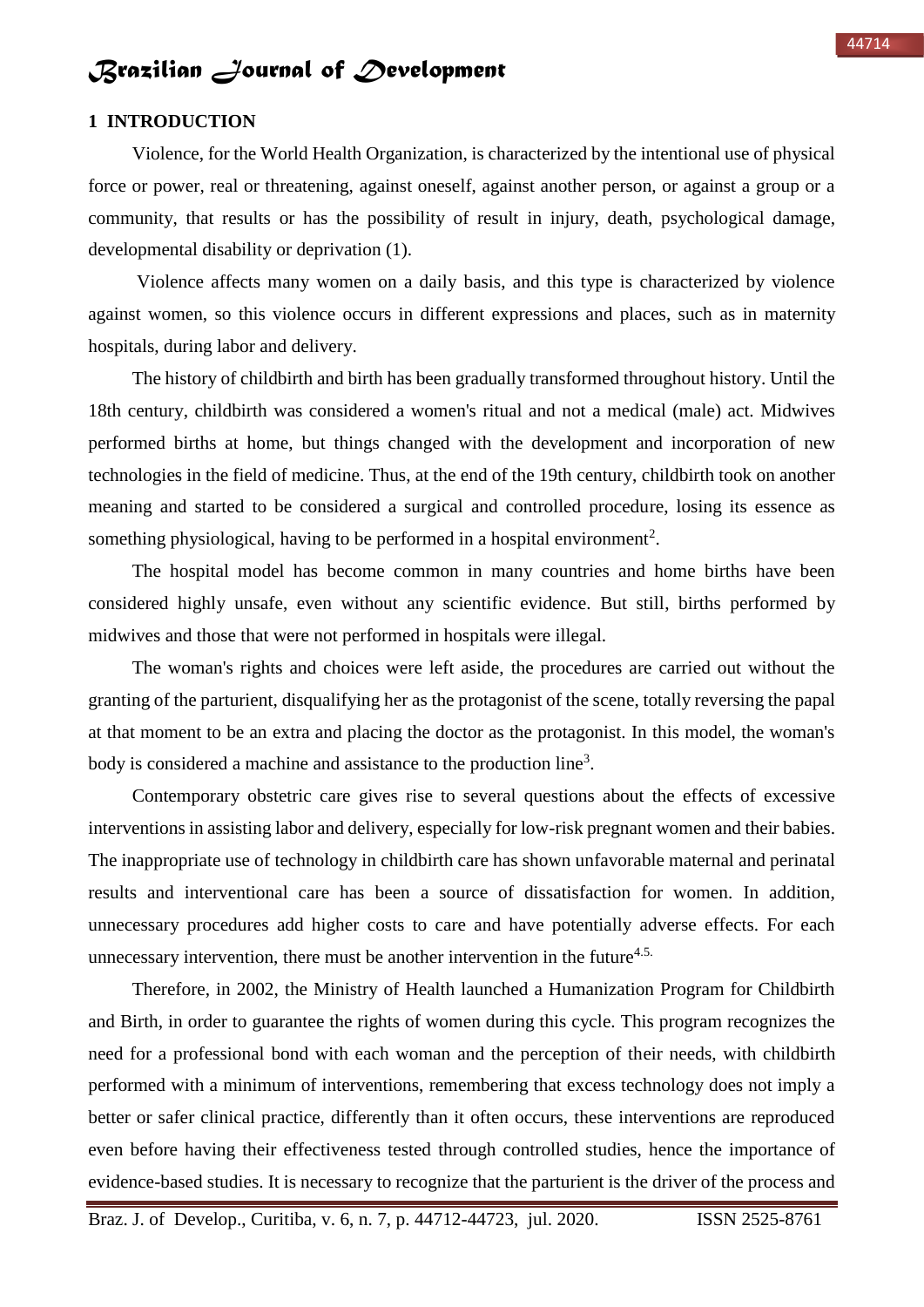not the convenience of the system, as the team is there to assist her, leaving her comfortable with her choices<sup>6</sup>.

From this program, the term obstetric violence started to be used, which is mainly expressed by the neglect of assistance, social discrimination, verbal, physical and psychological violence, being also considered an act of obstetric violence, the inappropriate use of technologies and the adoption of procedures during the pregnancy-puerperal cycle without the explicit and informed consent of the pregnant woman / parturient, hurting the principles of the individual rights of women<sup>7</sup>.

Another definition is that of the first Latin American legislation typifying this form of violence, approved in Venezuela as any conduct, act or omission by health professionals, both in public and private, which directly or indirectly leads to the misappropriation of bodily and reproductive processes of women, and is expressed in inhuman treatment, in the abuse of medicalization and in the pathologization of natural processes, leading to loss of autonomy and the ability to freely decide about their bodies and sexuality, negatively impacting the quality of life of women  $8$ .

During labor and delivery the parturient woman should be nurtured, welcomed and empowered, giving her freedom of choice, but what happens in Brazil today is totally different from what literature and organizations advocate.

Thus, the objective of this study is to analyze scientific productions from 2012 to 2018 related to obstetric violence.

### **2 METHODOLOGY**

The present study is characterized as an integrative review, a method that aims to gather and synthesize research results on a given theme, in a systematic and orderly manner in six stages, becoming a means that allows us to deepen knowledge through the synthesis of several published studies, adopting the retrospective method to search for articles.

Establishing these steps is of relevant importance for the proper direction of the study. The first consists of formulating the guiding question, being the following: "According to the latest studies, how is obstetric violence evident in Brazil?".

The second step is to search the literature, where three electronic databases were defined as the search source: Virtual Health Library (VHL) and Google Scholar.

The third stage where the studies are categorized used the following descriptors: "Labor and Delivery", "Obstetric nursing", "Humanized delivery" "violence against women" and "Obstetric delivery" (according to the DeCS - Science Descriptors of health).

In the selection of the literature to compose the fourth stage that defines the evaluation of the studies, The bibliographic search, according to the established strategy, resulted in 1934 articles,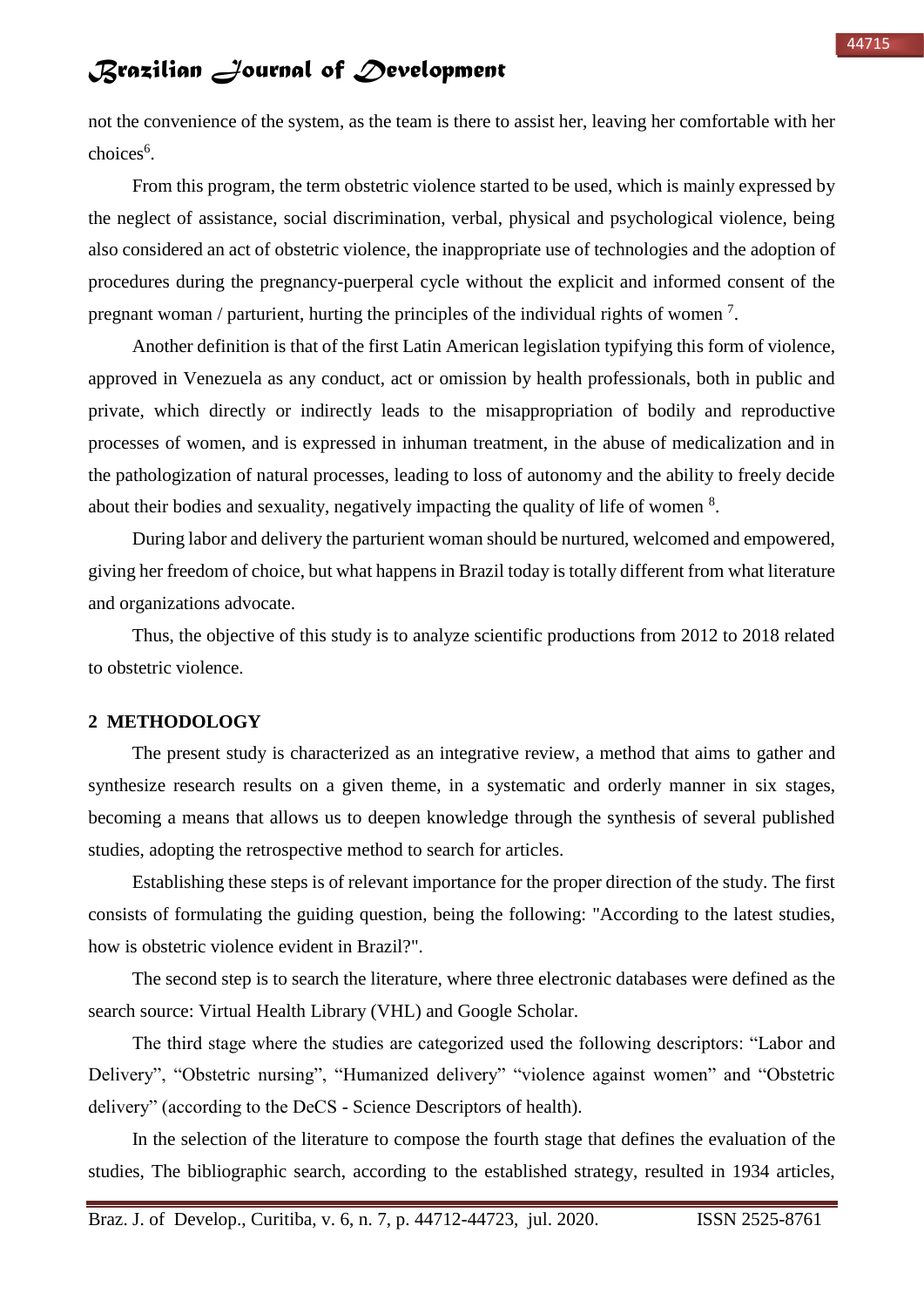being 706 in the VHL and 1228 in the Google Scholar. However, only 10 were selected to compose the current article, 3 from the VHL and 7 from Google Scholar, the rest were excluded because they did not fit the inclusion and exclusion criteria. The inclusion criteria were Biological and Health Sciences articles, published up to 6 years ago, that described violence against women, obstetric violence, humanized childbirth and obstetric nursing, and the exclusion criteria were incomplete research and in languages that are not. English, Portuguese and Spanish, non-Brazilian research.

For data analysis, a validated instrument was used (URSI, 2005), which was applied at the end of the articles in this review. The instrument contained variables considered relevant, such as: name of the article, year of publication, journal / database that was found, method applied, level of scientific evidence and the main result related to obstetric violence, constituting the fifth stage.

In the sixth stage, the synthesis of knowledge / presentation of the review was defined.

### **3 RESULTS AND DISCUSSION**

The synthesis of the publications included in this integrative review is described in the table, where the studies were identified by the authors' names, in ascending order of year of publication, title and periodical of the studies (Table 1).

|             |                                                                                                 | Table 1: Articles that make up the corpus of the research, by authors, year, title, journal                                                       |                                                     |
|-------------|-------------------------------------------------------------------------------------------------|---------------------------------------------------------------------------------------------------------------------------------------------------|-----------------------------------------------------|
| $N^{\circ}$ | Authors/ year                                                                                   | Title                                                                                                                                             | Journal                                             |
| 01          | Carvalho VF, Kerber<br>NPC, Busanello J,<br>Gonçalves BG,<br>Rodrigues EF,<br>Azambuja EP. 2012 | How the workers of a birthing center<br>justify using harmful practices in<br>natural childbirth                                                  | Revista da Escola<br>de Enfermagem<br>da USP.       |
| 02          | Malheiros PA, Alves<br>VH, Rangel TSA,<br>Vargens OMDC. 2012                                    | Childbirth and birth: humanized<br>knowledge and practices.                                                                                       | Texto and<br>Contexto<br>Enfermagem                 |
| 03          | Santos LM, Pereira<br>SSC. 2012                                                                 | Experiences of women on the assistance<br>received in the birth process.                                                                          | Physis: revista de<br>saúde coletiva.               |
| 04          | Aguiar JM, d'Oliveira<br>AFPL, Schraiber LB.<br>2013                                            | Institutional violence, medical authority<br>and power in maternity hospitals from<br>the perspective of health professionals.                    | Cadernos de<br>Saúde Pública.                       |
| 05          | Sanfelice CFO, Abbud<br>FDSF, Pregnolatto OS,<br>Silva MG, Shimo AKK.<br>2014                   | From institutionalized birth to home<br>birth.                                                                                                    | Revista Rene.                                       |
| 06          | Andrade PON, Silva<br>JQP, Diniz CMM,<br>Caminha MFC. 2016                                      | Factors associated with obstetric<br>violence in the care of vaginal delivery<br>in a highly complex maternity hospital<br>in Recife, Pernambuco. | Revista Brasileira<br>de Saúde Materno<br>Infantil. |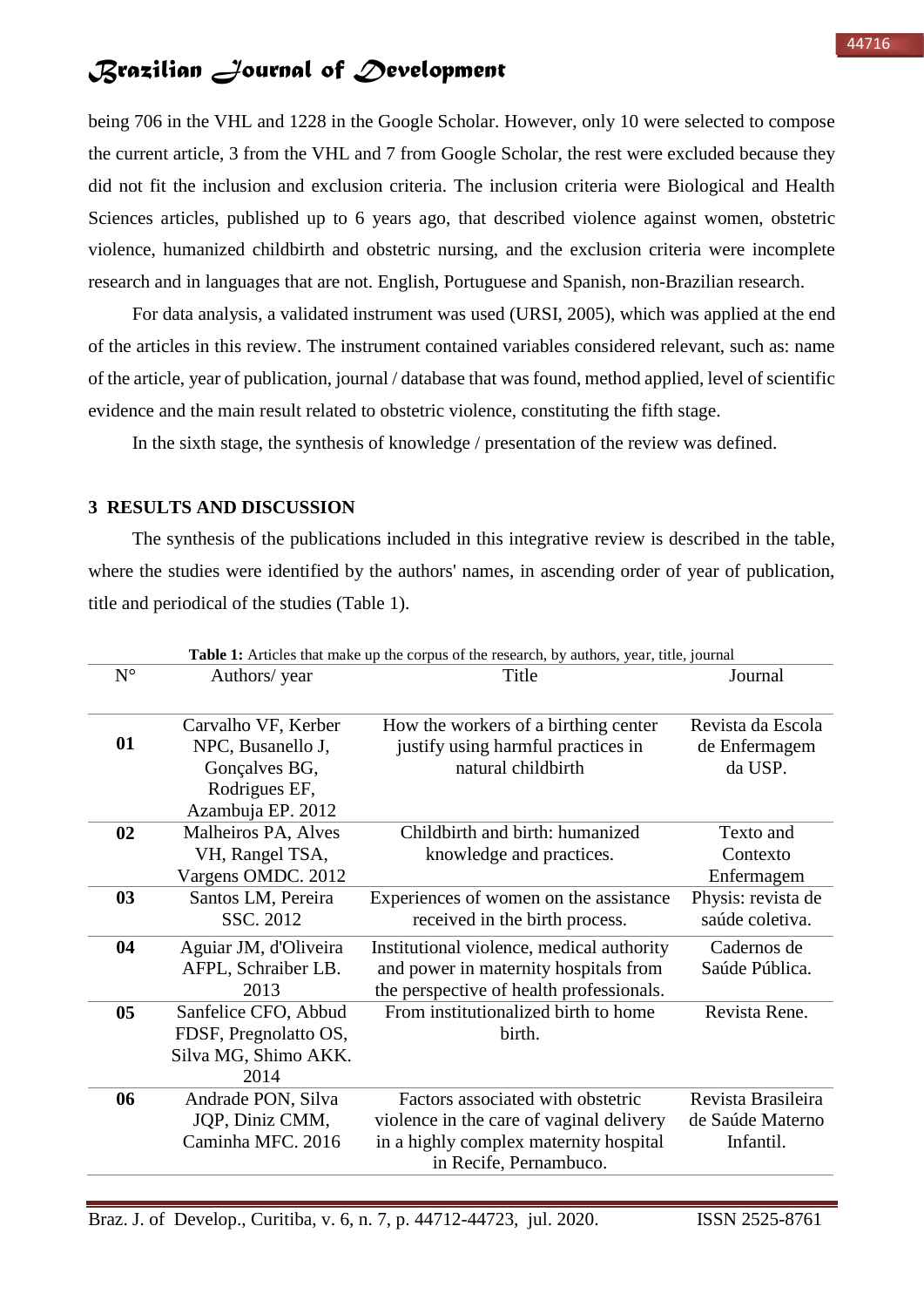|  |  |  | Brazilian Journal of Development |
|--|--|--|----------------------------------|
|--|--|--|----------------------------------|

| 07 | Silva RLV, Lucena     | Obstetric violence under the eyes of | Revista de    |
|----|-----------------------|--------------------------------------|---------------|
|    | KDT, Deininger LDSC,  | users.                               | enfermagem    |
|    | Monteiro ACC, Moura   |                                      | UFPE on line. |
|    | <b>RDMA. 2016</b>     |                                      |               |
| 08 | Cardoso FJDC, Costa   | Institutional obstetric violence in  | Revista       |
|    | ACMD, Almeida MM,     | childbirth: perception of health     | enfermagem    |
|    | Santos TSD, Oliveira  | professionals.                       | UFPE on line. |
|    | FBM. 2017             |                                      |               |
| 09 | Oliveira MDC, Merces  | Perceptions about obstetric violence | Revista       |
|    | MCD, 2017             | from the point of view of mothers.   | Enfermagem    |
|    |                       |                                      | UFPE on line. |
| 10 | Leal SYP, Azevedo     | Perception of obstetric nurses about | Cogitare      |
|    | LVL, Silva AF, Soares | obstetric violence.                  | Enfermagem.   |
|    | PDFL, Santana LR,     |                                      |               |
|    | Pereira Á.            |                                      |               |
|    |                       |                                      |               |

**Source:** Research data, 2018

The studies were published in national journals between the years 2012 to 2018 and carried out, mainly, in public maternity hospitals, in the southeast (São Paulo and Rio de Janeiro), northeast (Bahia, Recife, João Pessoa) regions.

In 70% of the analyzed articles were published in nursing journals, (Text and Context in Nursing, Revista de Escola de Enfermagem da USP, Revista Rene, Revista de Enfermagem UFPE on line, Cogitare Enfermagem), the others were: Public Health Notebooks ,

Physis: collective health magazine, Revista Brasileira de Saúde Materno Infantil.

About the formation of the authors of the articles, about 80% are nurses and nursing undergraduate students. This shows the concern of nurses and nursing students to discuss the theme, since our training allows us to have a more humanized view.

The methods used in the studies were associations of semi-structured interviews and observation of professionals, being the type of descriptive and exploratory study with a qualitative approach and experience report. Of which 90% (9) were field research, 10% (1) experience report (Table 2).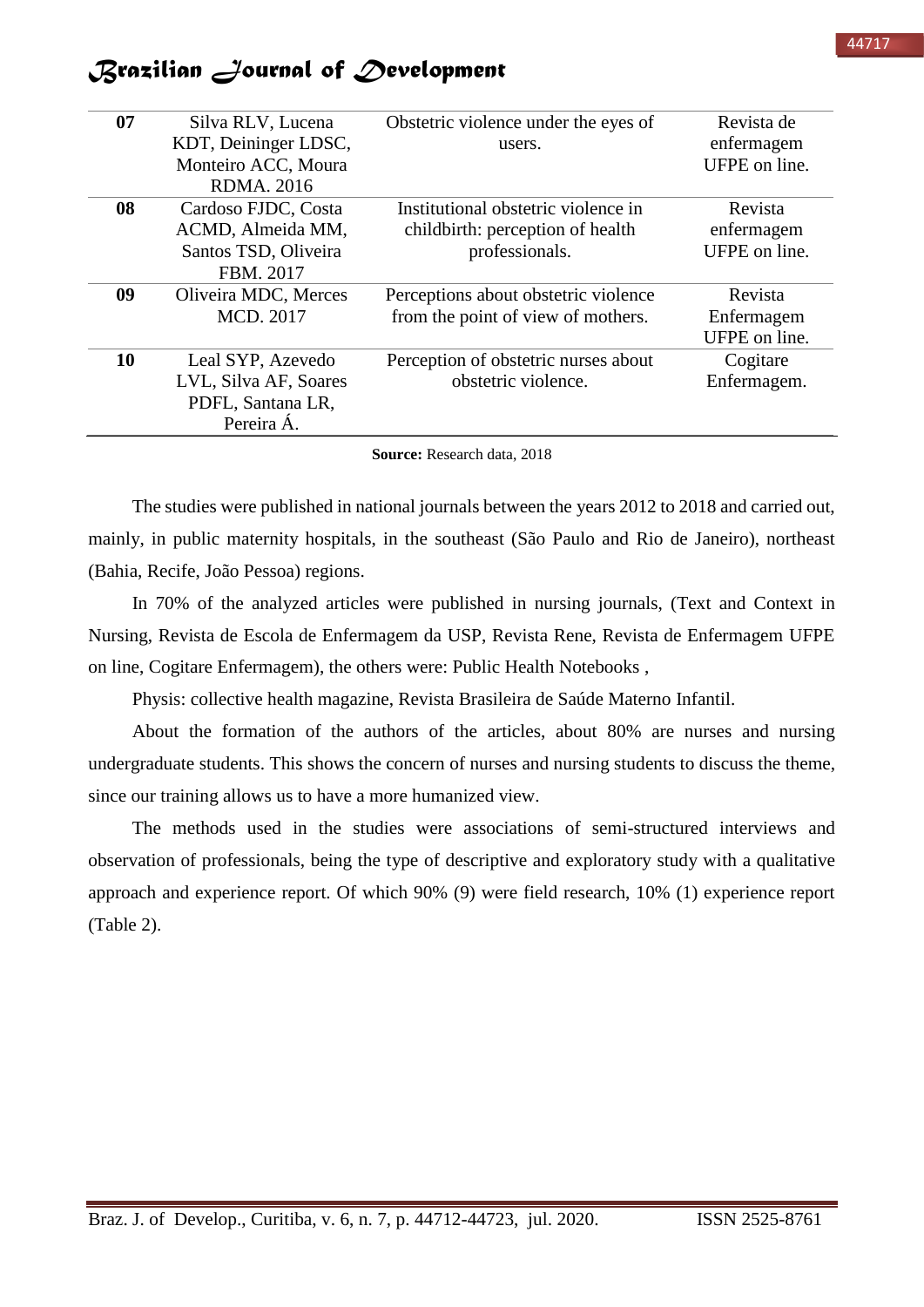Table 2: Synthesis of articles selected in the integrative review of Brazilian literature, Maceió - AL, 2018.

| $N^{\circ}$ | Method                                                                                             | Results                                                                                                                                                                                                                                                                                                                                                                                                                                                                |
|-------------|----------------------------------------------------------------------------------------------------|------------------------------------------------------------------------------------------------------------------------------------------------------------------------------------------------------------------------------------------------------------------------------------------------------------------------------------------------------------------------------------------------------------------------------------------------------------------------|
| 01          | Descriptive,<br>exploratory<br>and<br>qualitative<br>study.                                        | Some justifications for the use of harmful practices were the<br>perpetuation of inadequate models; facilitation for assistance at<br>delivery; and authoritarianism that some workers exert on the<br>parturient woman because they believe they have knowledge                                                                                                                                                                                                       |
| 02          | Descriptive,<br>exploratory<br>research with a<br>qualitative<br>approach.                         | The professionals reported as the main obstacles to the practice of<br>humanization in childbirth and birth the resistance of some health<br>professionals who are unable to accept the procedures without which<br>it is not possible to break with the current paradigm; professional<br>training based on the biomedical model; and the consequent<br>unpreparedness and disqualification of the teams.                                                             |
| 03          | Descriptive,<br>exploratory<br>and<br>qualitative<br>study.                                        | The puerperal women experienced the parturition process with<br>loneliness, fear, pain, suffering, abandonment, and had their children,<br>alone. The only moments of assistance provided by professionals<br>were limited to the expulsion or postpartum period.                                                                                                                                                                                                      |
| 04          | Descriptive,<br>exploratory<br>study with<br>a<br>qualitative<br>approach.                         | Examples of obstetric violence mentioned are the use of derogatory<br>jargon as a form of humor, threats, reprimands and neglect in pain<br>management. However, these practices are not generally perceived<br>by professionals as violent, but rather as an exercise of authority in a<br>context considered "difficult", thus undermining institutional<br>violence because they believe it is a good practice, because it would<br>be for the good of the patient. |
| 05          | Descriptive<br>study with<br>a<br>qualitative<br>approach in the<br>experience<br>report modality. | It originated four thematic categories: the hospital experience; living<br>with obstetric violence; back home and the challenges of home care.                                                                                                                                                                                                                                                                                                                         |
| 06          | Cross-sectional.<br>prospective<br>study.                                                          | The prevalence of obstetric violence was 86.57%. The most frequent<br>harmful practices were the pulling efforts (65%), the administration<br>of oxytocin $(41%)$ and the routine use of the supine / lithotomy<br>position (39%). Only the variables not having completed high school<br>$(p = 0.022)$ and having been assisted by a medical professional (p<br><0.001) showed a significant association with obstetric violence.                                     |
| 07          | Descriptive,<br>exploratory<br>study with<br>a<br>qualitative<br>approach.                         | The interviewees suffer from the lack of humanization during labor;<br>neglect on the part of professionals; and unnecessary interventions.<br>What results in an experience said, on the part of them as "negative"<br>and "traumatizing", in which most of them wish to forget.                                                                                                                                                                                      |
| 08          | Descriptive,<br>exploratory<br>study with<br>a<br>qualitative<br>approach.                         | The topic of obstetric violence is still unknown by health<br>professionals and there are several reasons for the existence of this<br>problem, such as poor structure of health institutions, excessive<br>workload and lack of communication between the professional and<br>the client.                                                                                                                                                                             |
| 09          | Descriptive<br>study<br>with<br>a<br>qualitative                                                   | The perception of women in relation to obstetric violence is<br>restricted. Despite the whole context of birth experienced by these<br>women, the service is still considered satisfactory, even though the                                                                                                                                                                                                                                                            |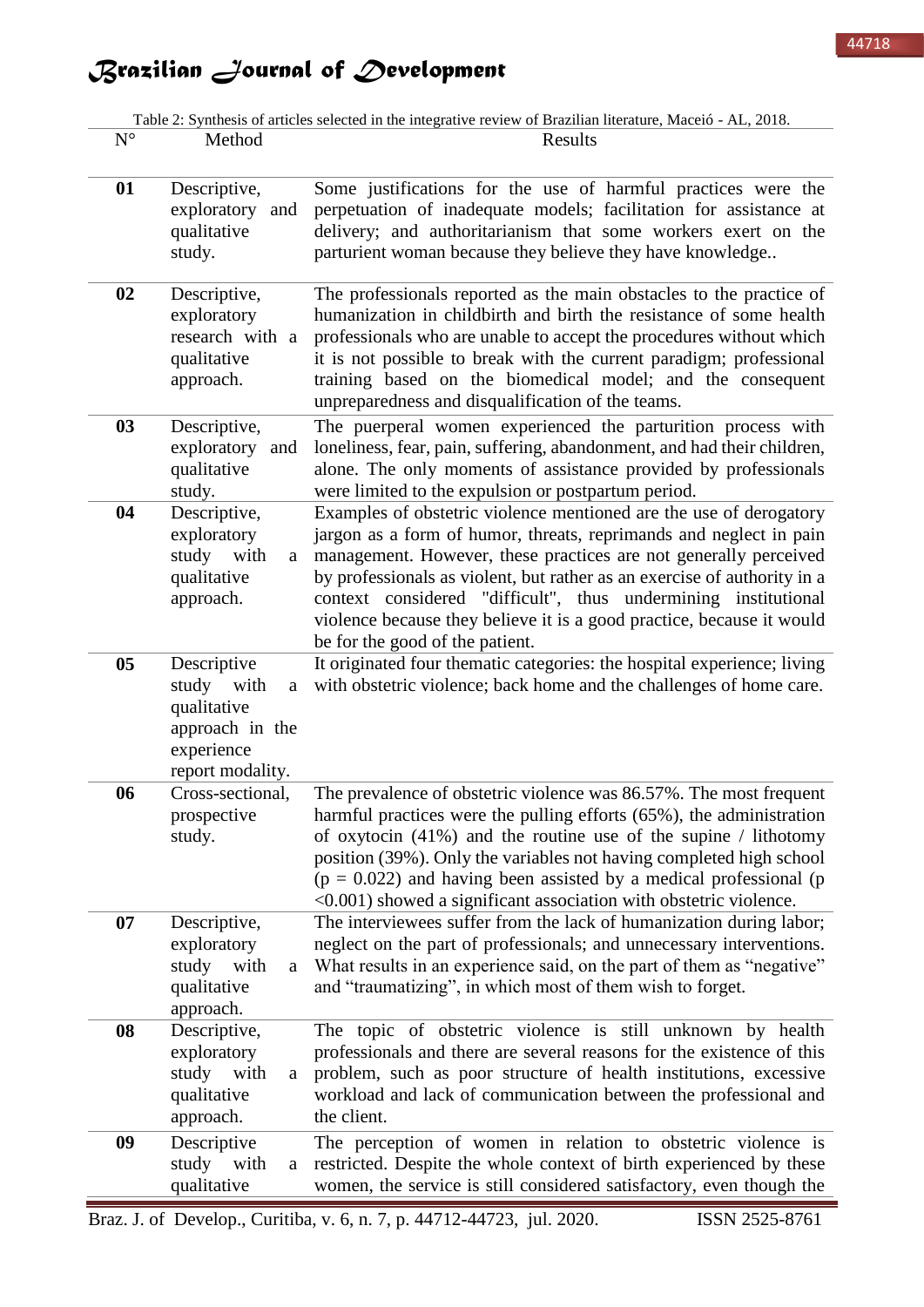|    | approach.                                                     | statements do not corroborate this statement, when analyzed more<br>deeply, health education is essential, especially during prenatal care,<br>as well as changes in the obstetric care model.                                                                                                                                                                                                                                                                                                                                                                                                                                                                                                          |
|----|---------------------------------------------------------------|---------------------------------------------------------------------------------------------------------------------------------------------------------------------------------------------------------------------------------------------------------------------------------------------------------------------------------------------------------------------------------------------------------------------------------------------------------------------------------------------------------------------------------------------------------------------------------------------------------------------------------------------------------------------------------------------------------|
| 10 | Exploratory<br>with<br>study<br>a<br>qualitative<br>approach. | Obstetric nurses perceive that obstetric violence presents itself in<br>different ways, such as Kristeller's maneuver; episiotomy without<br>consent; vaginal touches; and indiscriminate use of oxytocin. Even in<br>the face of not advising the use of these methods as a routine in the<br>hospital environment, due to their recognition as a violation of rights,<br>it is unusual to use them at the time of delivery, not recognizing<br>certain practices as a violation. In addition, they recognize that the<br>parturient's lack of knowledge is an element of vulnerability in<br>relation to obstetric violence, emerging for the repercussions of the<br>phenomenon on the woman's life. |

**Source:** Research data, 2018

Study participants included health professionals and postpartum women, with different degrees of education, age and race, and with Brazilian nationality.

From the content analysis of the articles, two categories were proposed for the synthesis of these findings: justifications and perceptions of health professionals about knowledge and practices of obstetric violence; and women's experience and knowledge about obstetric violence.

## **4 JUSTIFICATIONS AND PERCEPTIONS OF HEALTH PROFESSIONALS ABOUT KNOWLEDGE AND PRACTICES OF OBSTETRIC VIOLENCE**

Analyzing the results, we observed unpreparedness, negligence and malpractice in the practice of midwifery professionals. This leads us to reflect on how these professionals are being trained.

The prevalence of obstetric violence was high, but it is still a topic little known by health professionals and there are several reasons for the existence of this problem, such as the precarious infrastructure of health institutions, excessive workload and lack of communication between professionals and client, perpetuation of inadequate models, facilitation for assistance at the time of delivery and authoritarianism that some workers exercise over the parturient woman because they believe they have knowledge <sup>9,11</sup>.

The most common examples cited by professionals as obstetric violence were: pejorative jargon as a form of humor, threats, reprimands, efforts to pull, oxytocin administration, routine use of the swine / lithotomy position and neglect in pain management. However, these practices are not generally perceived by professionals as violent, but rather as an exercise of authority in a context considered "difficult", thus neglecting institutional violence because they believe it is a good practice, because it would be for the good of the patient  $7, 10$ .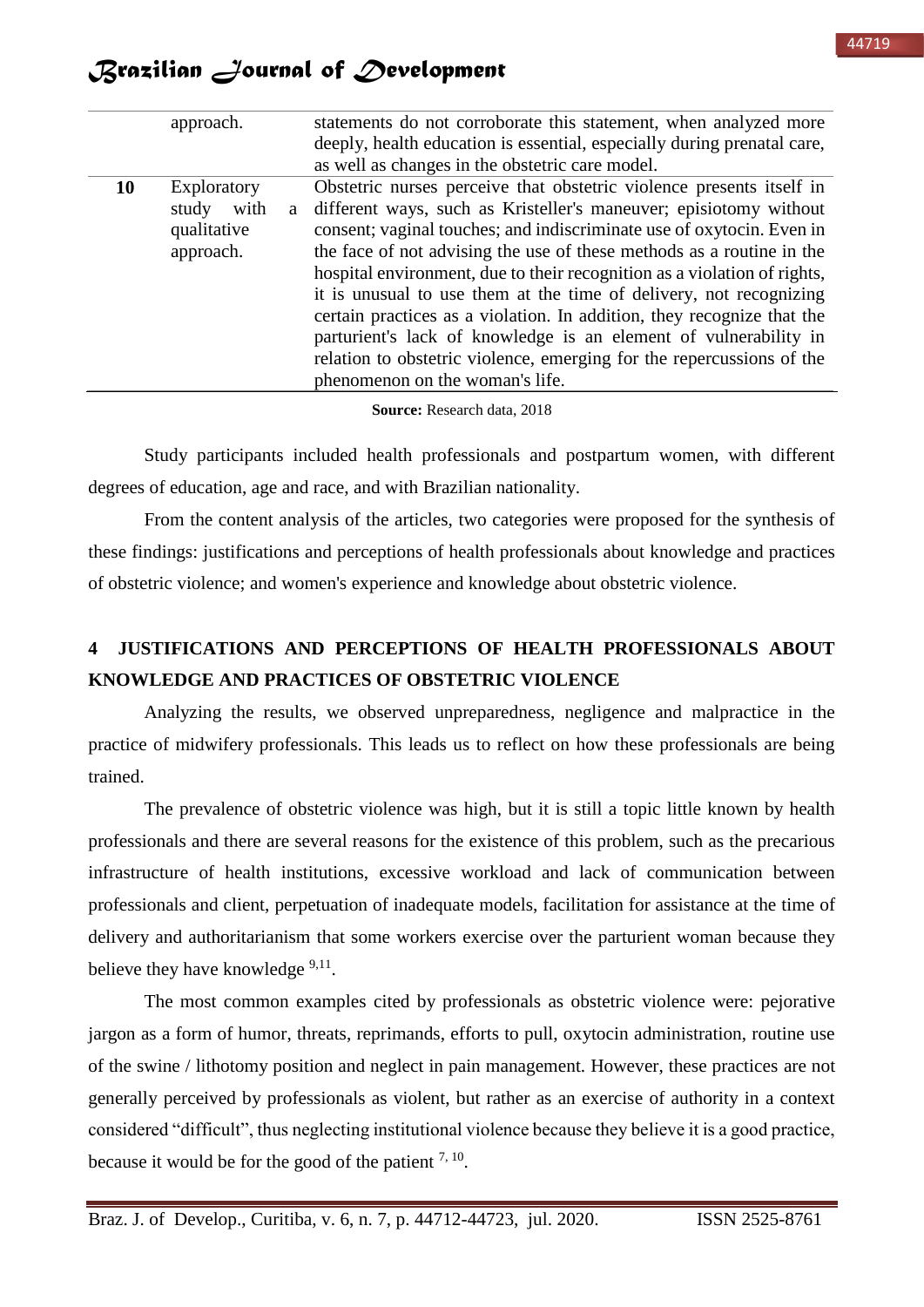It is noticeable the way in which obstetric violence presents itself and there are several ways, such as Kristeller's maneuver, episiotomy without consent, vaginal touches, indiscriminate use of oxytocin, invasive procedures, inappropriate conduct (lying to the client about its dilation or fetal vitality to indicate cesarean section due to personal interests), coercion (elective cesarean delivery forging indications that are not real such as fetal macrosomia, meconium, cervical circulars, narrow maternal basin), threatens, among others, and feeling helpless in the face of so many humiliating scenes. However, even in the face of not advising the use of these harmful practices in the hospital routine, it is common to use them at the time of delivery, not recognizing them as a violation. In addition, the professionals point out the parturient's lack of knowledge as an element of vulnerability in relation to obstetric violence  $12,13$ .

The main obstacles to the practice of humanization in childbirth and birth is the resistance of some health professionals who are unable to accept the procedures without which it is not possible to break with the current paradigm; professional training based on the biomedical model; and the consequent unpreparedness and disqualification of the teams<sup>18</sup>.

In this way, institutionalized delivery focused on humanized practices is still a challenge for health in Brazil and a long way to go since the increase in inhumane practices that favor obstetric and institutional violence is stark.

### **5 WOMEN'S EXPERIENCE AND KNOWLEDGE ABOUT OBSTETRIC VIOLENCE**

Labor is the time when women need more emotional support. It is a physiological process that begins and evolves on its own that can happen in a comfortable, safe and without interventions. In line with the violent and disrespectful phrases of our results, we are faced with studies that demonstrate that the greatest need for a woman in labor is in the management of emotional control, as women point to confidence as a determining factor for a positive childbirth experience. in the team that is assisted and they emphasize the importance of affection, patience and calmness on the part of the professionals, but what these women are unaware of is that this humanized attention must be a technical skill inherent in obstetrics <sup>14</sup>.

The puerperal women experienced the parturition process with loneliness, fear, pain, suffering, abandonment, neglect on the part of the professionals and had their children, alone. In addition, they suffer from unnecessary interventions and the lack of humanization during labor. The only moments of assistance provided by professionals were limited to the expulsion or postpartum period. What results in an experience said, by them as "negative" and "traumatizing", in which most of them wish to forget  $15,16$ .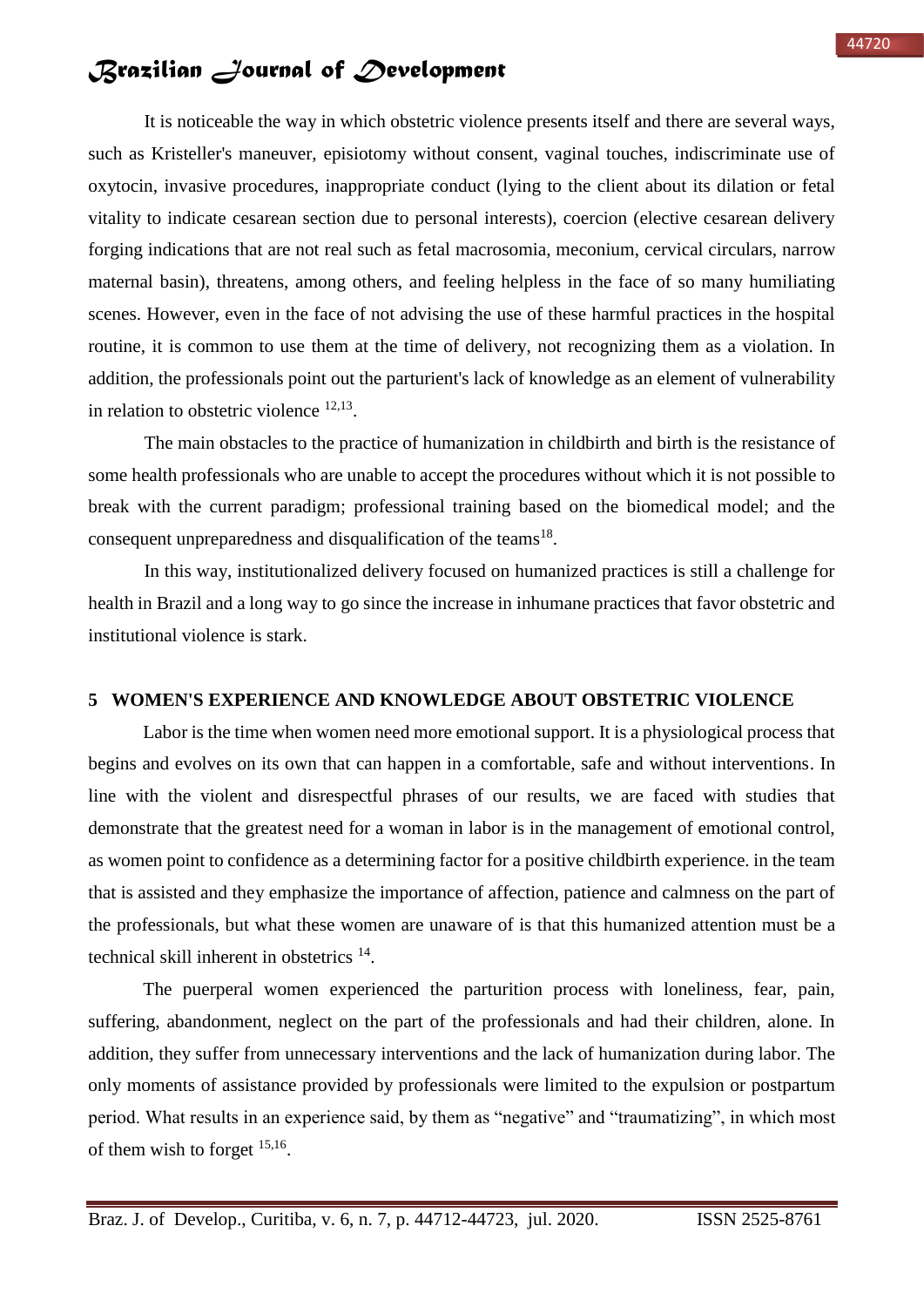The perception of women in relation to obstetric violence is restricted. Despite the whole context of birth experienced by these women, the service is still considered satisfactory, even though the statements do not corroborate this statement, when analyzed more deeply, health education is essential, especially during prenatal care, as well as changes in the obstetric care model <sup>17</sup>.

### **6 CONCLUSION**

Based on the articles, for women, childbirth is still seen as an event that one intends to forget, because it caused pain, suffering, trauma or generated in the woman a thought that her body is inadequate or incapable. Obstetric violence is often silent, but painful, as there is still a great difficulty for women to perceive and know their rights during pregnancy and at the time of delivery, and this lack of knowledge often leaves them vulnerable to violent practices.

It was verified through the speeches presented in the articles, both by professionals and women, that obstetric violence practices, even though they are not seen as such, exist and are still linked to old thoughts, of a culture among professionals who do not accept change and insertion of new practices. Associated with this lack of openness by professionals is also the institution that, for the care of parturient women, is well structured and prepared to assist and train professionals.

It is concluded that currently the obstetric practices in force in Brazil disrespect the rights of women, reflected in the lack of humanization and unnecessary interventions. Actions are needed that focus on the humanization and mobilization of professionals, as well as prenatal care so that women know their rights.

### **REFERÊNCIAS**

Zuma, CE. Em busca de uma rede comunitária para a prevenção da violência na família. Anais do III Congresso Brasileiro de Terapia Comunitária [Internet]. 2005. [acesso em: 29 de junho 2012]. Disponívele[mhttp://www.noos.org.br/acervo/E](http://www.noos.org.br/acervo/)mbuscadeumaredecomunitariaparaaprevencaodaviol encianafamilia.pdf.

Maia MB. Humanização do parto: política pública, comportamento organizacional e ethos profissional. Rio de Janeiro: Fiocruz; 2010.

Diniz CSG. Humanização da assistência ao parto no Brasil: os muitos sentidos de um movimento. Ciência & saúde coletiva. 2005; 10: 627-637.

Ministério da Saúde (BR). Agência Nacional de Saúde Suplementar. O modelo de atenção obstétrica no setor suplementar de saúde no Brasil: cenários e perspectivas. Brasília: Ministério da Saúde; 2008.

Lobo SF, Oliveira SMJV, Schneck CA, Silva FMB, Bonadio IC, Riesco LMG. Maternal and perinatal outcomes of an alongside hospital birth center in the city of São Paulo, Brazil. Rev Esc Enferm USP. 2010; 44(3):800-6.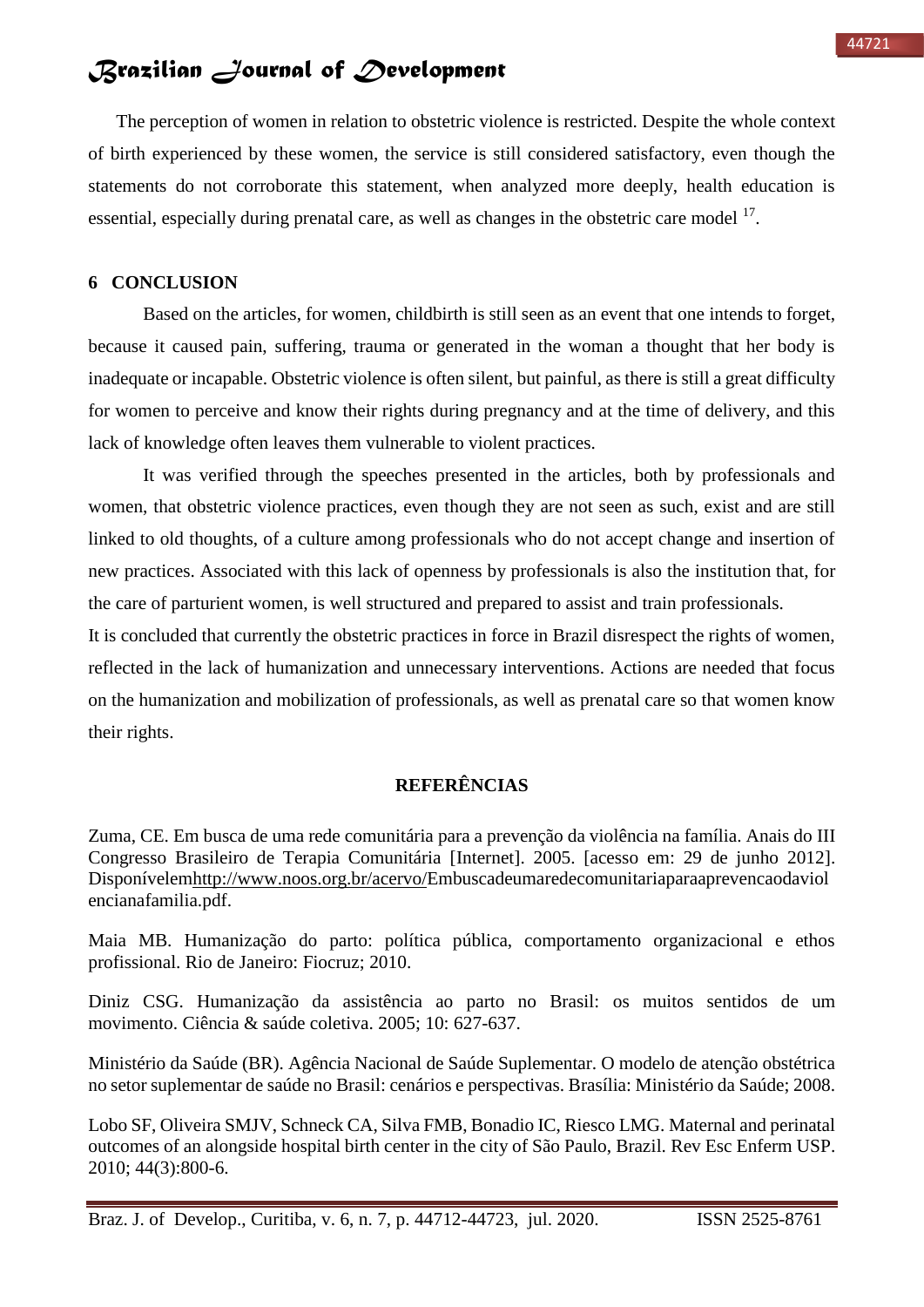Ministério da Saúde (BR). Humanização do pré-natal e nascimento. Brasília. 2009.

Andrade PON, Silva JQP, Diniz CMM, Caminha MFC. Fatores associados à violência obstétrica na assistência ao parto vaginal em uma maternidade de alta complexidade em Recife, Pernambuco. Rev. Bras. Saude Mater. Infant. [Internet]. 2016 Mar [citado 2018 Jun 17]; 16(1):29-37. Disponível em: http://www.scielo.br/scielo.php?script=sci\_arttext&pid=S1519-38292016000100029&lng=pt.

Ley Orgánica sobre el Derecho de las Mujeres a una Vida Libre de Violencia [Internet]. Gaceta Oficial 38.647. [acesso em: 30 mai 2018]. Disponível em: [http://venezuela.unfpa.org/doumentos/Ley\\_mujer.pdf.](http://venezuela.unfpa.org/doumentos/Ley_mujer.pdf)

Cardoso FJDC, Costa ACMD, Almeida MM, Santos TSD, Oliveira FBM. Violência obstétrica institucional no parto: percepção de profissionais da saúde. Rev. enferm. UFPE on line [Internet]. 2017 [acesso em: 17 de junho de 2018]; 11(9): 3346-3353. Disponível em: <https://periodicos.ufpe.br/revistas/revistaenfermagem/article/view/110232/22159>

Aguiar JM, d'Oliveira AFPL, Schraiber LB. Violência institucional, autoridade médica e poder nas maternidades sob a ótica dos profissionais de saúde. Cad. Saúde Pública [Internet]. 2013 Nov [cited 2018 June 18]; 29( 11 ): 2287-2296. Available from: http://www.scielo.br/scielo.php?script=sci\_arttext&pid=S0102-311X2013001100015&lng=en.

Carvalho VF, Kerber NPC, Busanello J, Gonçalves BG, Rodrigues EF, Azambuja EP. How the workers of a birthing center justify using harmful practices in natural childbirth. Rev. esc. enferm. USP [Internet]. 2012 Feb [cited 2018 June 18]; 46(1):30-37. Available from: http://www.scielo.br/scielo.php?script=sci\_arttext&pid=S0080-62342012000100004&lng=en.

Leal SYP, Azevedo LVL, Silva AF, Soares PDFL, Santana LR, Pereira Á. Percepção de enfermeiras obstétricas acerca da violência obstétrica. Cogitare Enferm [Internet]. 2018; 23(2): 52473. Acesso em: [http://www.saude.ufpr.br/portal/revistacogitare/wp-content/uploads/sites/28/2018/04/52473-](http://www.saude.ufpr.br/portal/revistacogitare/wp-content/uploads/sites/28/2018/04/52473-231497-1-PB.pdf) [231497-1-PB.pdf](http://www.saude.ufpr.br/portal/revistacogitare/wp-content/uploads/sites/28/2018/04/52473-231497-1-PB.pdf)

Sanfelice CFO, Abbud FDSF, Pregnolatto OS, Silva MG, Shimo AKK. Do parto institucionalizado ao parto domiciliar. Northeast Network Nursing Journal [Internet]. 2014; 15(2). Disponível em: http: /[/www.periodicos.ufc.br/index.php/rene/article/download/3170/243](http://www.periodicos.ufc.br/index.php/rene/article/download/3170/243)

Silva G, Marcelino MC, Rodrigues LSP, Toro RC, Shimo AKK. Violência obstétrica na visão das enfermeiras obstetras. Revista da Rede de Enfermagem do Nordeste [Internet]. 2014; 1517-3852. Disponível em:<http://www.redalyc.org/pdf/3240/324032212020.pdf>

Santos LM, Pereira SSC. Vivências de mulheres sobre a assistência recebida no processo parturitivo. Physis [Internet]. 2012 [cited 2018 June 18]; 22(1):77-97. Available from: http://www.scielo.br/scielo.php?script=sci\_arttext&pid=S0103-73312012000100005&lng=en.

Silva RLV, Lucena KDT, Deininger LDSC, Monteiro ACC, Moura RDMA. Violência obstétrica sob o olhar das usuárias. Revista de enfermagem UFPE on line [Internet]. 2016: 1981-8963, 10(12), 4474-4480. Disponível em: <https://periodicos.ufpe.br/revistas/revistaenfermagem/article/view/11512/13392>

Oliveira MDC, Merces MCD. Percepções sobre violências obstétricas na ótica de puérperas. Rev. enferm. UFPE on line [Internet]. 2017; 11(6): 2483-2489. Disponível em: <https://periodicos.ufpe.br/revistas/revistaenfermagem/article/view/23415/19090>